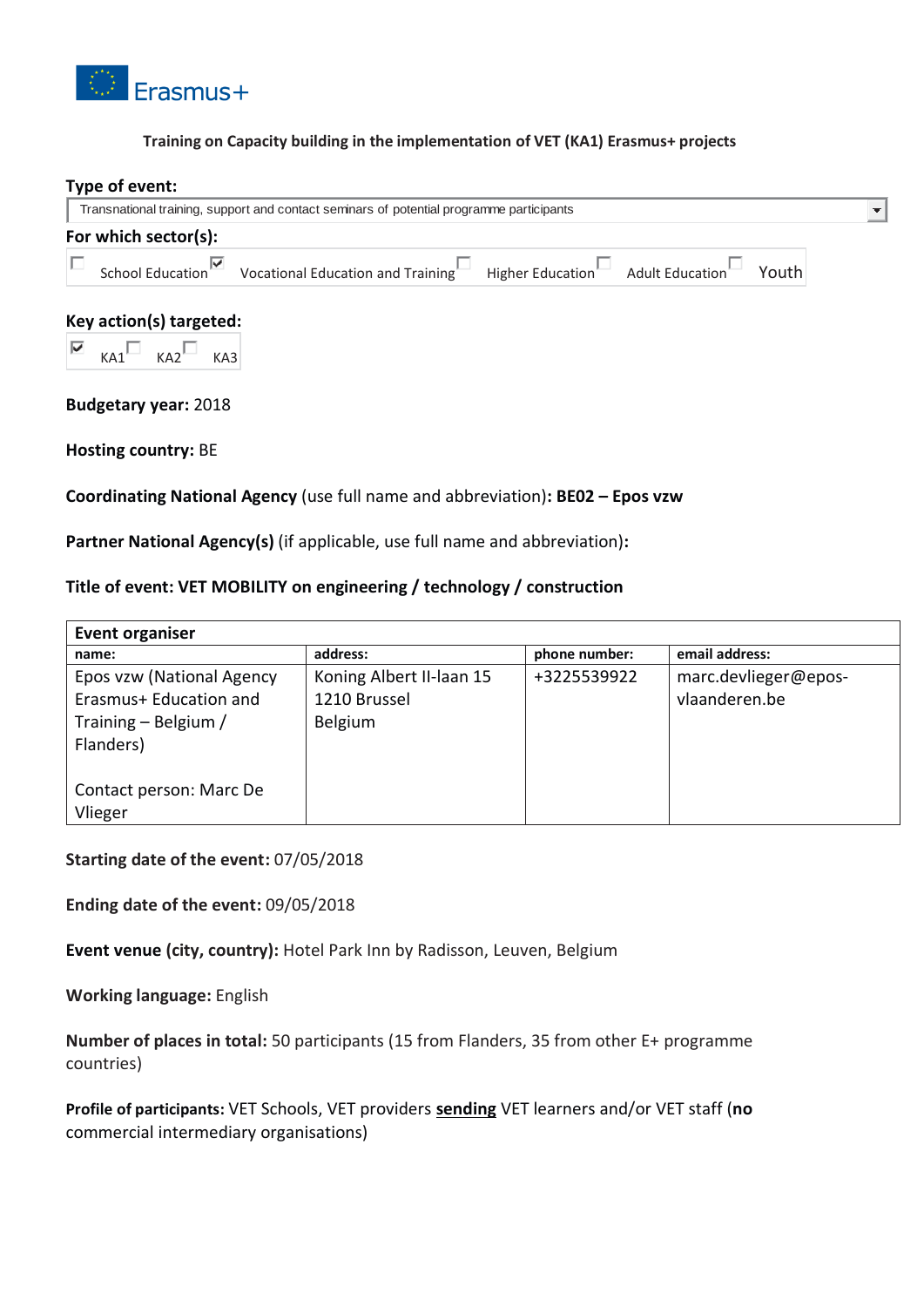

**Themes and goals of the event:** The seminar will enable VET school / VET providers who would like to submit KA102 / KA116 proposals in the secondary sector (construction, car mechanics, woodworking, metal work, wood work, welding, mechatronics, …). Both IVET (learners / staff) as CVET (staff) will be targeted.

**Expected results:** Networking that will result in new project proposals for Erasmus+ KA102 / KA116 in initial and continuous VET.

## **Programme of event:**

Monday 07.05 - start of the seminar at 15:00 h - plenary session: introduction, getting to know each other

Tuesday 08.05 - project development in small working groups – cultural activity Wednesday 09.05 - project development in small working groups – departure after the lunch  $(14:00 h)$ 

**Event's webpage** (if applicable): available soon

**Travel information:** Leuven can be easily reached by train from Brussels Zaventem Airport (direct train: 13 minutes) – the seminar venue (hotel Park Inn by Radisson) is located next to the train station

#### **Event fee** N/A

**Event fee** (what covers the fee): Epos covers the cost of accommodation in a single room for two nights, all planned meals, cultural activities and materials for the seminar

**Travel costs** (who covers the travel costs): to be covered by the sending NA or the participating organisations

## **Number of participants per country:** maximum 3

**Deadline to which NAs inform organizer about number of participants, they will send**: 09/02/2018 **Deadline to which organizer confirms number of places reserved:** 16/02/2018 **Deadline for sending details of participants to hosting NA:** 23/03/2018

**Types of participant's data sending to the organizer:** name, organisation, department, function, email address

**Registration** (if applicable)**:** n/a

## **Is National Agencies staff welcome?** yes

**If yes, what is role and rules of participation of NA staff in event:** NAs representatives will